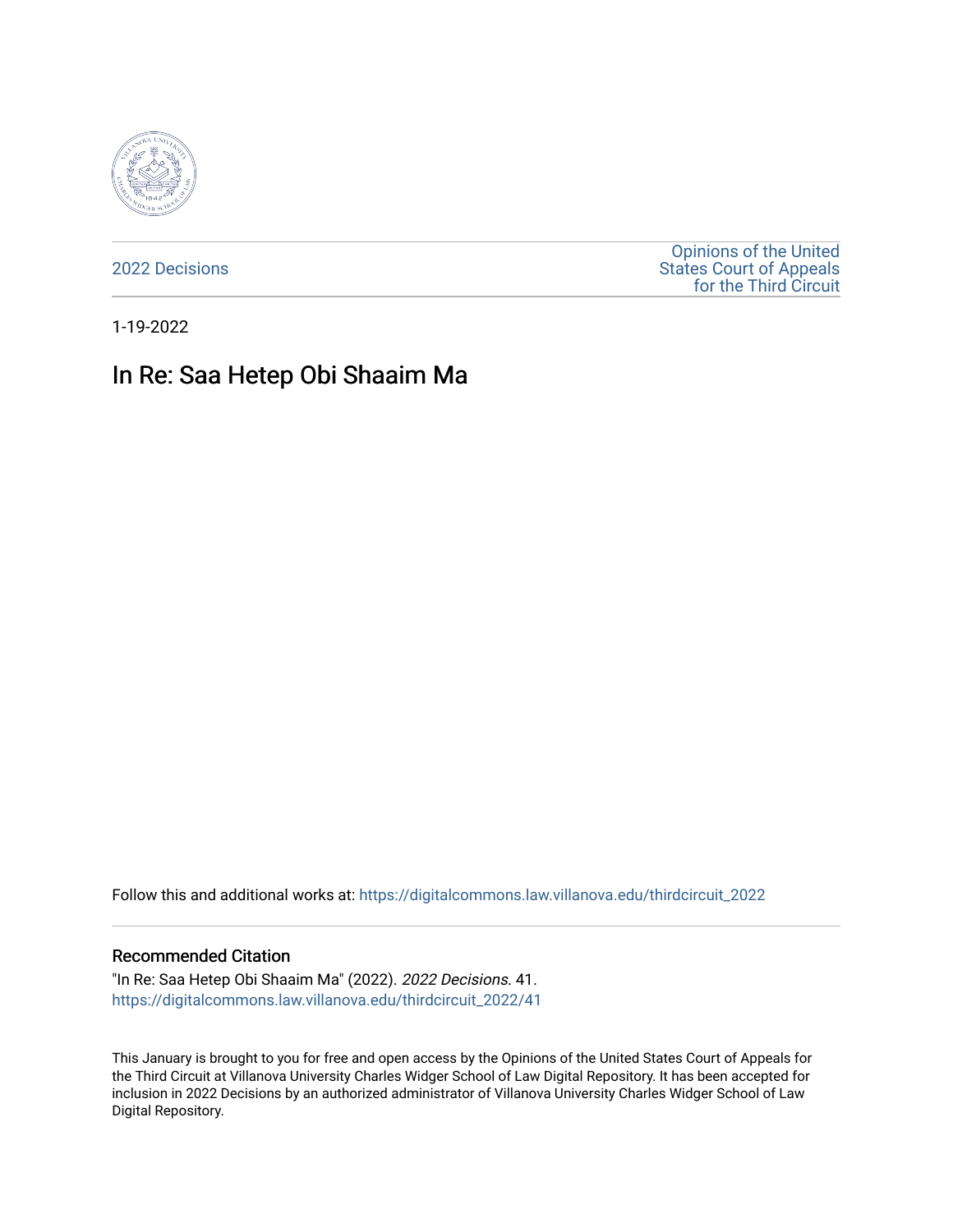## **NOT PRECEDENTIAL**

UNITED STATES COURT OF APPEALS FOR THE THIRD CIRCUIT

 $\frac{1}{2}$ 

No. 21-2619  $\frac{1}{2}$ 

In re: SAA HETEP OBI SHAAIM MAA, Appellant

On Appeal from the United States District Court for the District of New Jersey (D.C. Civil Action No. 2-20-cv-07792) District Judge: Honorable Madeline C. Arleo

 $\mathcal{L}_\text{max}$  and  $\mathcal{L}_\text{max}$  and  $\mathcal{L}_\text{max}$  and  $\mathcal{L}_\text{max}$ 

 $\mathcal{L}_\text{max}$  , where  $\mathcal{L}_\text{max}$  is the set of the set of the set of the set of the set of the set of the set of the set of the set of the set of the set of the set of the set of the set of the set of the set of the se

Submitted Pursuant to Third Circuit LAR 34.1(a) December 20, 2021

Before: RESTREPO, PHIPPS and COWEN, Circuit Judges

(Opinion filed: January 19, 2022)  $\frac{1}{2}$ 

## OPINION\*  $\frac{1}{2}$

PER CURIAM

Saa Hetep Obi Shaaim Maa appeals pro se the District Court's affirmance of the

Bankruptcy Court's order granting fees and expenses to her now-former attorney.

Because Obi Shaaim Maa's arguments are forfeited and lack merit, we will affirm.

<sup>\*</sup> This disposition is not an opinion of the full Court and pursuant to I.O.P. 5.7 does not constitute binding precedent.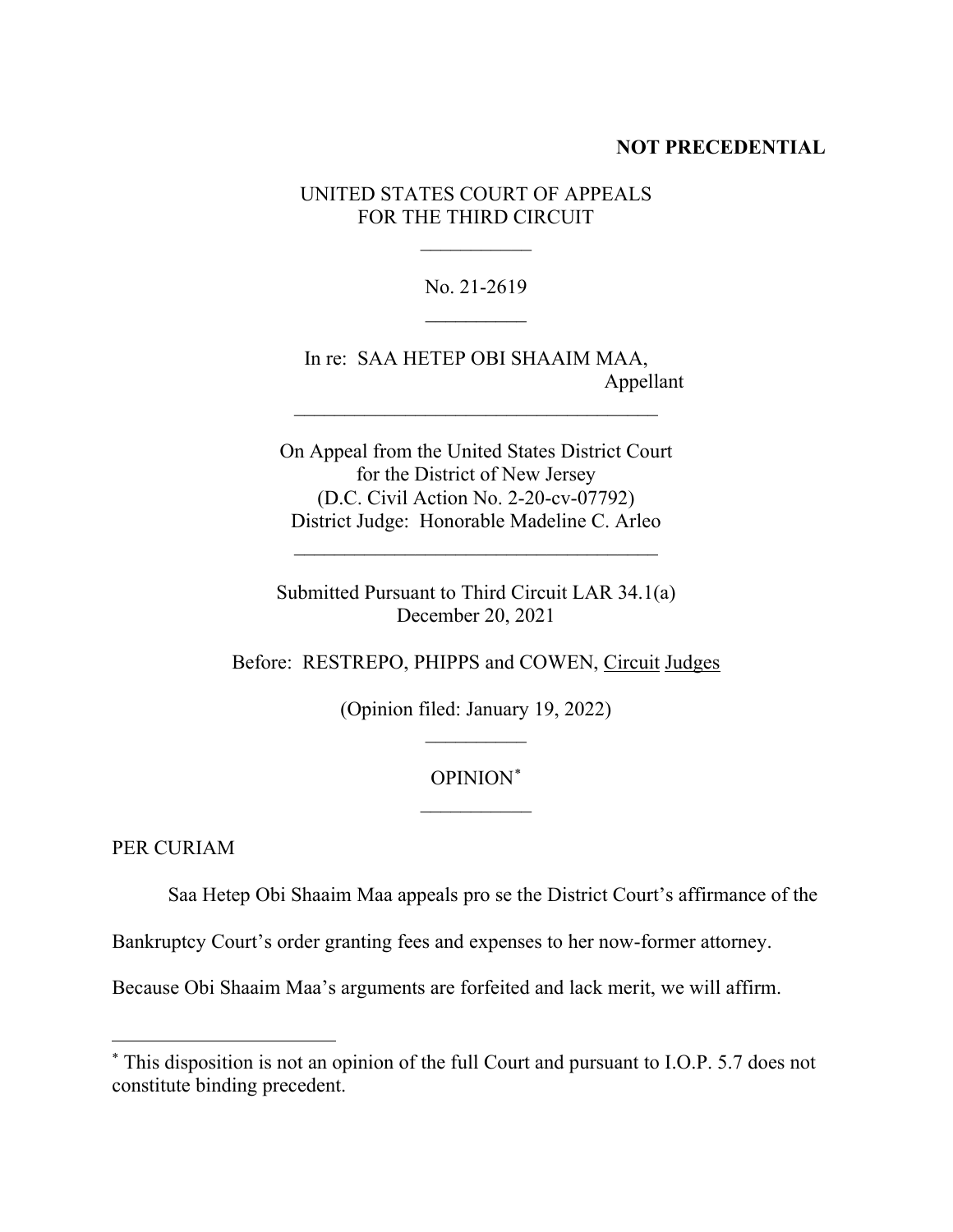Appellee Shmuel Klein represented Obi Shaaim Maa in Chapter 13 bankruptcy proceedings. After about two years, he filed an application for compensation, seeking fees of \$24,024.00 and expenses of \$562.80. The trustee—but not Obi Shaaim Maa filed objections, stating that the application did not satisfy the requirements of the local bankruptcy rules. Klein then filed an amended application, and the trustee again objected, stating that "[a]lthough counsel did a significant amount of work on this case with what would appear to be a positive outcome for the debtor and estate, the most recent fee application fails to meet the local rule requirements and the fees should not be granted until all is resolved and corrected." Klein again amended his application; this time the trustee objected to certain hourly fees he claimed. Klein amended his application once more to remove the challenged fees. Neither Obi Shaaim Maa nor the trustee objected to this application, and the Bankruptcy Court granted it, awarding Klein \$20,982.50 in fees and \$486.10 in expenses.

Obi Shaaim Maa appealed to the District Court. In her brief, she alleged that the compensation application and retainer agreement that Klein submitted in the Bankruptcy Court were fraudulent, and that the Bankruptcy Court erred in denying the trustee's motion to dismiss. The District Court affirmed the Bankruptcy Court's order, concluding that Obi Shaaim Maa had forfeited her allegations of fraud by failing to raise them in the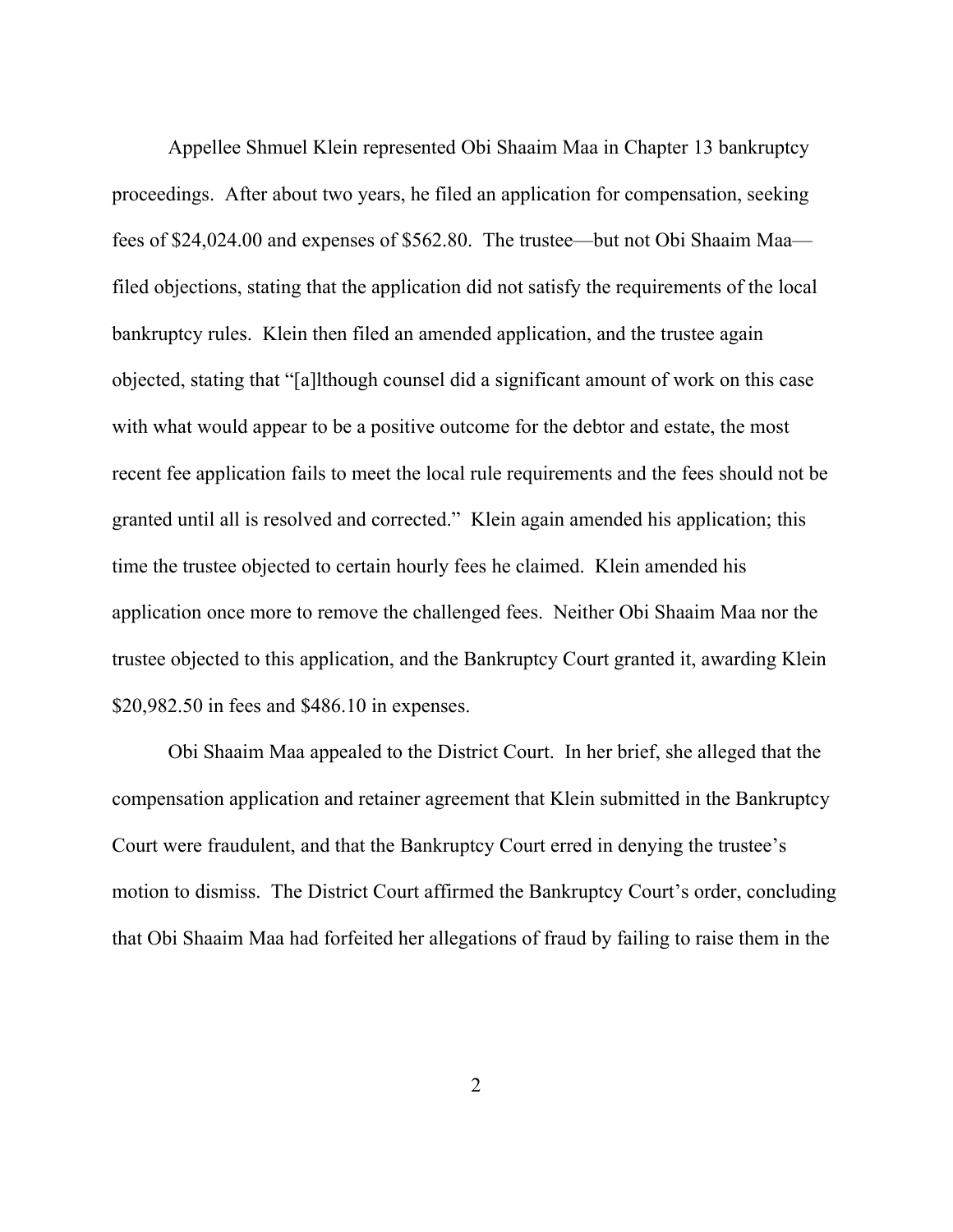Bankruptcy Court and that the trustee had not objected to Klein's final, operative application. Obi Shaaim Maa appealed.<sup>1</sup>

The District Court did not err here. At the threshold, in her appellate brief, Obi Shaaim Maa has not raised any challenges to the District Court's rulings that she forfeited her claims of fraud and that the trustees did not object to Klein's final application. She has therefore forfeited any arguments that she might have about these dispositive matters. See In re Wettach, 811 F.3d 99, 115 (3d Cir. 2016) ("[B]ecause they fail to develop [two] argument[s] in their opening brief, the Court holds that the [appellants] have forfeited these claims."); Mala v. Crown Bay Marina, Inc., 704 F.3d 239, 245 (3d Cir. 2013) (noting that pro se litigants "must abide by the same rules that apply to all other litigants").

Even if Obi Shaaim Maa had not forfeited these issues in this Court, we discern no error in the District Court's analysis. As the Court explained, Obi Shaaim Maa never raised her allegations of fraud before the Bankruptcy Court, and therefore forfeited review of those claims in the District Court. See In re Venoco LLC, 998 F.3d at 109. Further, the District Court was correct that the trustee did not object to Klein's final, amended application for fees, so contrary to Obi Shaaim Maa's assertion, there was no

<sup>&</sup>lt;sup>1</sup> We have jurisdiction under 28 U.S.C. § 158(d)(1). We exercise plenary review over the District and Bankruptcy Courts' conclusions of law. See In re Venoco LLC, 998 F.3d 94, 101 (3d Cir. 2021); S'holders v. Sound Radio, Inc., 109 F.3d 873, 878 (3d Cir. 1997).